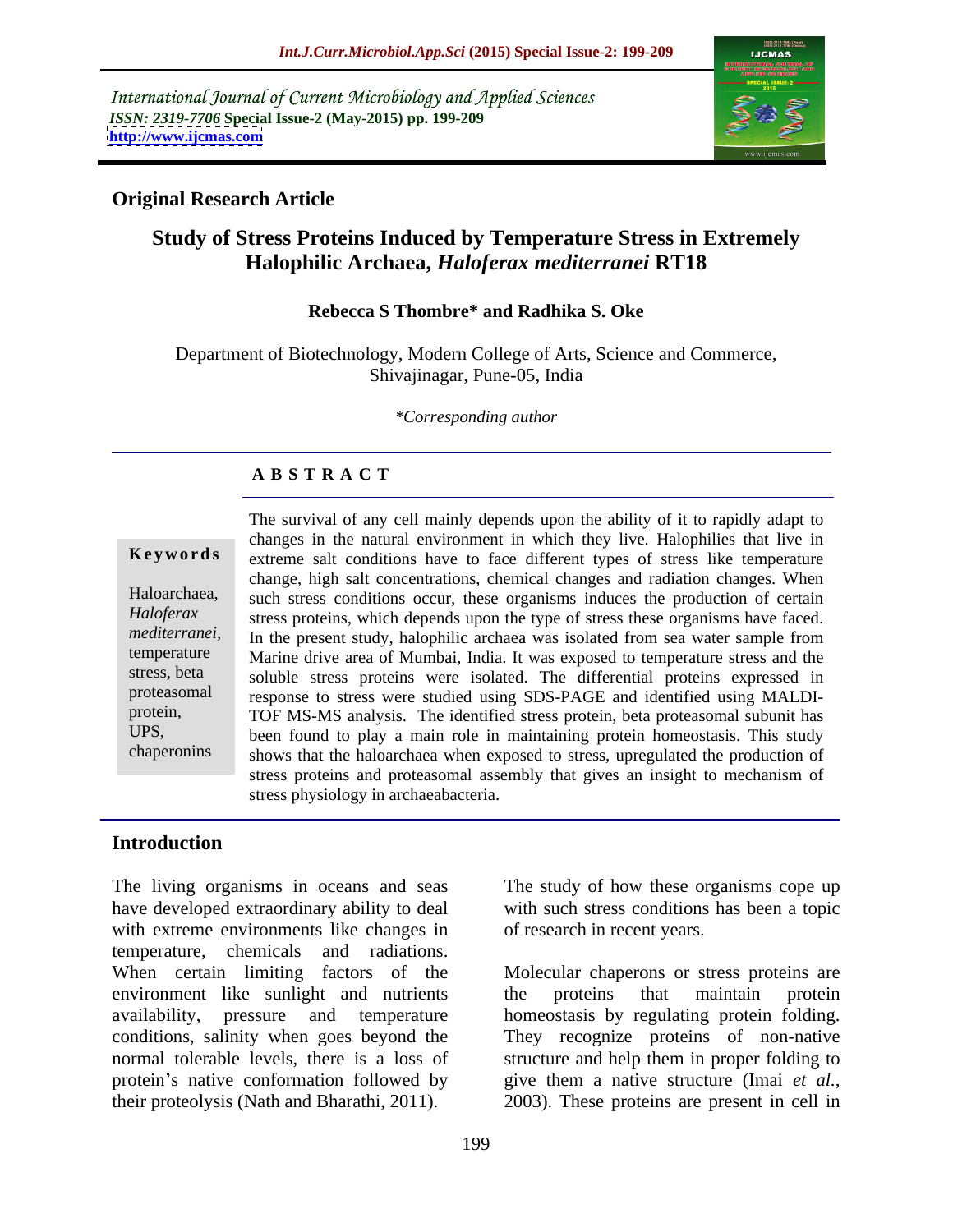organism, the newly formed proteins are not

The misfolded proteins are directed to stocks at  $-20^{\circ}$ C till further use. proteasomes by chaperones where are degraded by the Ubiquitin-Proteasome **Morphological** and Biochemical system (UPS). These pair of proteins prevents accumulation of abnormally formed proteins by their due destruction (Imai *et al.*, 2003). their phenotypic and biochemical

extremophiles that live in high salinity Edition. Volume I (1984). Standard regions like sea water and coastal regions. biochemical tests were used for They face different types of stress like high radiation and chemical changes. Like other organism, archaea too possess chaperones and proteasomal proteins in normal conditions and whose concentration gets Hsp60 (chaperonins), Hsp70 and small heat shock proteins (sHsp) have also been studied of the isolate in SG medium containing

The present study attempts to study the expression of proteins in an extremely halophilic archaeon, *Haloferax mediterranei* in response to temperature stress.

# **haloarchaea:** inoculated in standard growth medium ( $g/L$ )

Surface water sample of the Arabian Sea  $NaCl- 250$ , MgSO<sub>4</sub>. 7H<sub>2</sub>O- 40, KCl- 2, was collected from the Marine drive area of

normal conditions in very low Mumbai, India in sterile plastic container in concentrations. When there is stress to the the month of January 2014. The water able to fold correctly in its tertiary structure Gibbon's medium (SG) containing  $(g I<sup>-1</sup>)$ and forms Defective Ribosomal Products Casamino acids- 7.5; Yeast Extract- 10, (DRiP s). Since the main function of potassium chloride- 2, trisodium citrate- 3, chaperones is to correctly fold the non- $MgSO_4$ - 20; NaCl- 150; pH- 7.2 (Sehgal and native proteins and to ensure its smooth Gibbons, 1960) at 40°C for 7 days at 100 functioning, they are found to be expressed rpm in a rotary shaking incubator until in higher concentrations in stress conditions. intense pink coloration was observed. Chaperones usually work in conjugation Sehgal and Gibbon's agar medium with 15% with proteasomes, which are another class of NaCl as described by Digaskar *et al.* (2015). proteins responsible for protein degradation. The isolated cultures were stored as glycerol sample was enriched in Sehgal and  $)$ Thereafter, the sample was isolated on stocks at -20°C till further use.

### **Morphological and Biochemical characterization of the haloarchaea**

Halophilic archaea are a group of Manual of Systematic Bacteriology, Second salinity, temperature, pH conditions, Oren *et al.* (1997). Gram staining was elevated in stress conditions. Hsp40 (DnaJ), from 0-35% NaCl. The confirmatory test for in archaeal system (Macario *et al.,* 1999). Chloramphenicol (20mg/ L) and sodium **Materials and Methods** presence of DMSO, Arginine and KNO<sub>3</sub> as **Collection of sample and isolation of** by Oren and Truper (1990). The culture was Isolated archaeal strains were studied for their phenotypic and biochemical characterization according to Bergey's Edition, Volume I  $(1984)$ . biochemical tests were used for identification of the isolate as described by performed as described by Dussault (1955). The optimum salt required for growth was tested by culturing the isolate in SG medium containing different concentrations of NaCl archaea was performed by testing the growth of the isolate in SG medium containing taurocholate (0.25 g/L) (Enachea *et al.,* 2006). The production of catalase, oxidase, urease and formation of indole was performed as prescribed by Oren *et al.* (1997). Anaerobic growth of the isolate in electron acceptors was tested as described inoculated in standard growth medium (g/L) (Yeast extract- 10, Casamino acids-7.5g,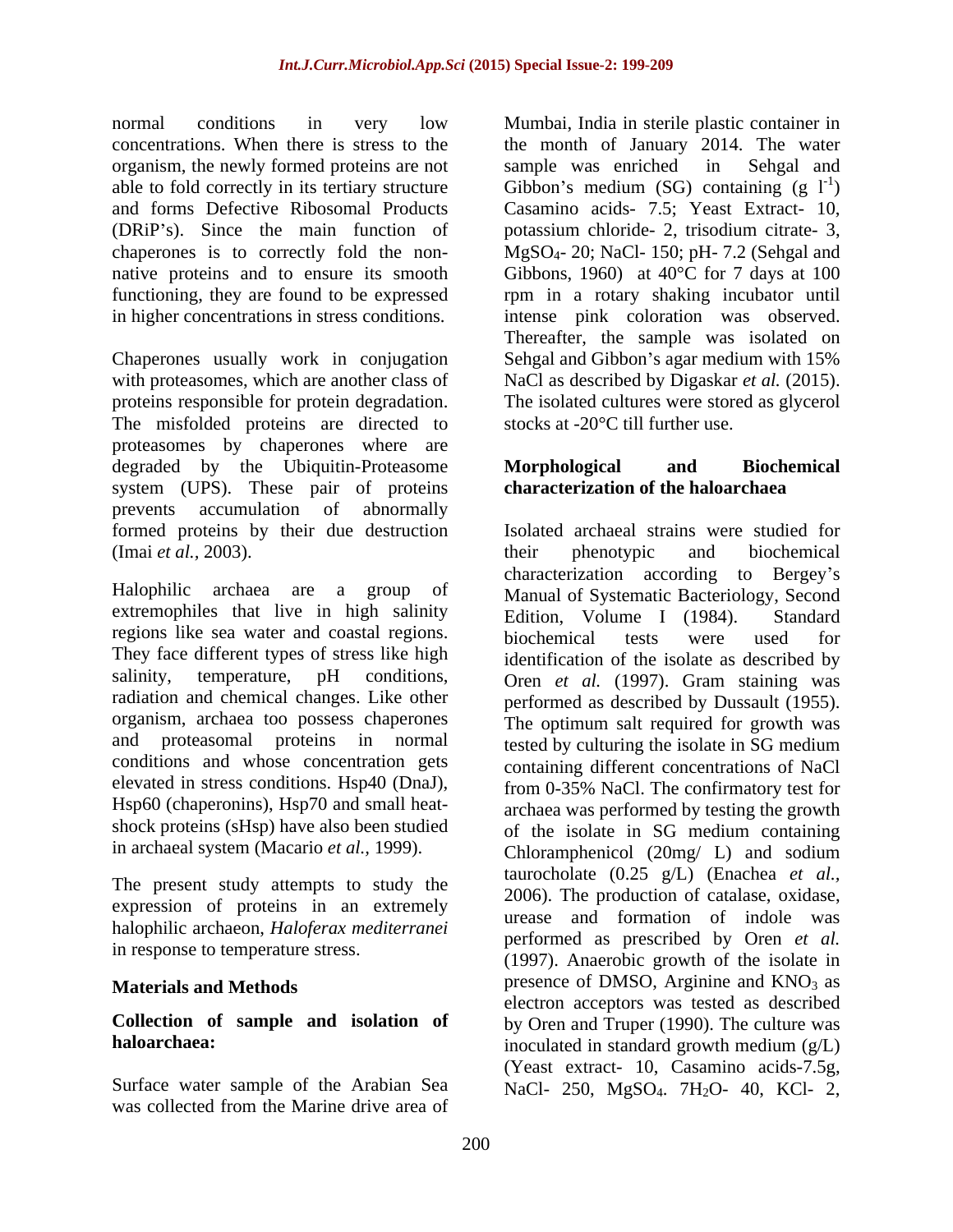Trisodium Citrate- 3, Trace solution-<br>
Effect of Temperature stress on 10ml/L). Trace solution contains (in 100 ml, haloarchaea FeCl<sub>2</sub>.4H<sub>2</sub>O- 2.3mg, CaCl<sub>2</sub>. 7H<sub>2</sub>O- 7mg;  $MnSO_4.H_2O-0.3mg$ ;  $ZnSO_4$ - 0.44mg; The isolate was cultured in 250 ml shake  $CuSO<sub>4</sub>5H<sub>2</sub>O-0.050mg$ , pH- 7.2) (Asker and flask in SG medium containing 15 % NaCl Ohta, 1999) with DMSO (5g/L), Arginine  $(5g/L)$  and KNO<sub>3</sub> (30 mM) respectively in exposed to temperature stress by incubating separate tubes and kept in dark conditions the culture in incubator at  $70^{\circ}$ C,  $55^{\circ}$ C and for 7-10 days. The growth was measured in terms of the absorbance of the broth at 600 absorbance at 600 nm was monitored. nm (Hartmann *et al.,* 1980; Oren and Trüper, 1990). The effect of magnesium and **Preparation of cell lysate and 1D- gel** manganese on growth of the isolate was electrophoresis studied. The isolate was cultured in SG  $MnCl<sub>2</sub>$  (0 mM - 500 mM). Screening of isolate for presence of four enzymes (Amylase, Protease, Gelatinase and Lipase)

sequencing using Sangers method and the by Laemmli (1970). sequence was assembled using Chromas Pro v1.34 assembly tool. Using BLASTn search, **Trypsin digestion and extraction of** the sequences were compared with 16S rRNA sequences available in the Gene Bank databases (Altschul *et al.,* 1997). Multiple from evolutionary distances with the help of program (Kumar *et al.,* 2004; Bhorgave *et*  isolated haloarchaea were submitted to  $M N_{\text{H}} H CO_3$  and acetonitrile for 15 min. culture was deposited in Microbial Culture  $10 \text{ mM DTT}/0.1 \text{ M NH}_4$  HCO<sub>3</sub> for 45 min at Collection, NCCS, Pune, India.

#### **Effect of Temperature stress on haloarchaea**

flask in SG medium containing 15 % NaCl at 40°C for 7 days and then the culture was 4 °C for 4 h. The growth in terms of absorbance at 600 nm was monitored.

# **electrophoresis**

medium containing 15% NaCl supplemented The cultures exposed to stress were with various concentrations of MgSO<sub>4</sub> and subjected to centrifugation at 10, 000 rpm and treated in buffer (5 mM Tris-HCl, pH was performed as described by Digaskar *et*  PMSF (freshly prepared). Unbroken cells *al.* (2015). The utilisation of sugar was and debris were removed by centrifugation studied by inoculating the isolate in medium at 8000 rpm for 10 min at 4°C, and the containing 0.05% of sugar (Lactose, Maltose, Sucrose and Glucose) (Oren *et al.,* of proteins was transferred into a separate 1997). tube. Subsequently, the lysate was digested **Identification of the isolate using 16S** RNase, for 60 min at 37°C to remove **rRNA sequencing** nucleic acids (Shukla, 2006). The proteins of The isolate was identified using 16S rRNA were subjected to SDS-PAGE as described The cultures exposed to stress were for 10 min. The cell pellet was resuspended and treated in buffer (5 mM Tris-HCl, pH 8.0, 10 mM SDS, 2-mercaptoethanol/1 mM supernatant containing the soluble fraction with 100  $\mu$ g/ml DNase, and 40  $\mu$ g/ml the samples treated with temperature stress by Laemmli (1970).

# **peptides from gel**

sequence alignments were performed using electrophoresis. Proteins band that were CLUSTAL X version 2 (Thompson *et al.,* present in the stressed samples and absent in 1994). Phylogenetic tree was constructed the samples without stress were identified neighbor-joining method of MEGA 6 gels and washed with water and twice with *al.,* 2012). The 16S rRNA sequences of the were then washed with a 1:1 solution of 0.1 NCBI Gene Bank Database and all the For destaining, gel pieces were incubated in Samples were resolved through 1-D gel and were excised from Commassie stained 50 % acetonitrile for 15 min. Gel pieces  $M$  NH<sub>4</sub>HCO<sub>3</sub> and acetonitrile for 15 min. 10 mM DTT/0.1 M  $NH_4HCO_3$  for 45 min at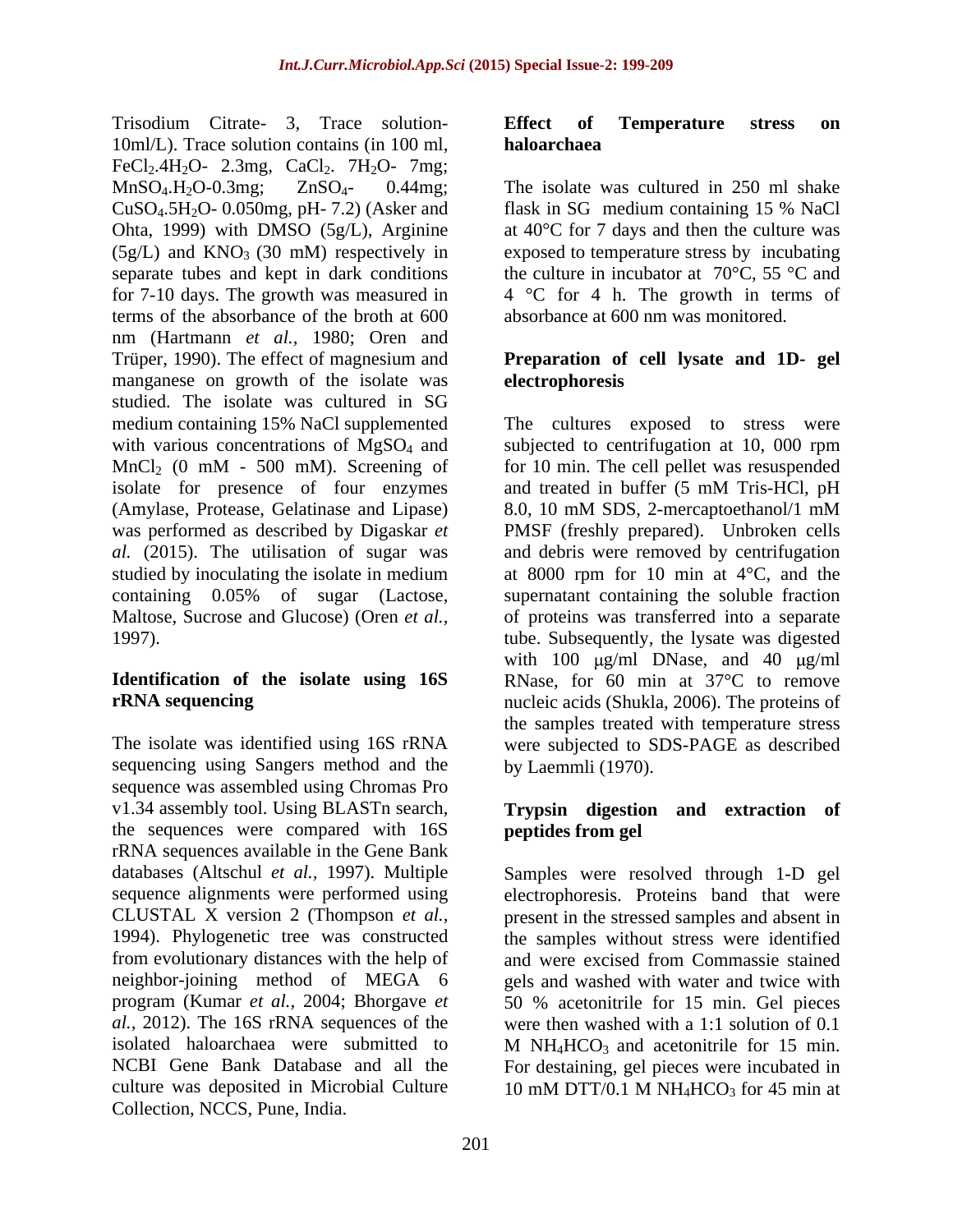56<sup>o</sup>C to reduce the protein, followed by **Results and Discussion** incubation in 55 mM iodoacetamide/0.1 M NH4HCO3 for 30 min at room temperature **Collection of the sample and isolation of** in the dark for alkylation. **the haloarchaea:** 

Supernatants were discarded and gel pieces

The gel particles were dehydrated to complete dryness and rehydrated with of 8-9. trypsin digestion buffer  $(50 \text{ mM } NH_4HCO_3$ ,

and tubes were further incubated overnight (around 3-4% NaCl) of Arabian Sea a clean siliconized tube and extracted twice in 50 % acetonitrile and 5 % formic acid and acetonitrile. **Conserverse Executes Acetonical School** and Biochemical and Biochemical and Biochemical and Biochemical and Biochemical and Biochemical and Biochemical and Biochemical and Biochemical and Biochemical and Bio

The mixture was vortexed 20–30 min and centrifuged (Shukla, 2006). Supernatant was

### **Identification of protein by MALDI-TOF MS**

a gel piece was premixed with equal volume of matrix and spotted on a matrix-assisted laser desorption ionization (MALDI) plate. elevation

Peptide mass fingerprint (PMF) data was acquired on the MALDI TOF- mass spectrometer (Ultraflex II, Bruker Daltonics, Germany) in the reflector mode. The data was searched against Swiss-Prot database using MASCOT search engine (Govekar *et al.,* 2012).

### **Results and Discussion**

# **the haloarchaea:**

were washed with 100  $\mu$ l NH<sub>4</sub>HCO<sub>3</sub>, South Mumbai in Mumbai city. It is a followed by two washes (5 min each with natural bay which is a 'C'-shaped six-lane vortexing and brief centrifugation) with 100 concrete road along the coast (Fig. 1). The l (or enough to cover) of 25 mM NH<sub>4</sub>HCO<sub>3</sub>in 50% acetonitrile. The state of this region of Mumbai. The Marine Drive is a 4.3-kilometre-long area in sea water sample in this study was collected from this region of Mumbai. The temperature of the sea water sample was between 35-37°C and pH was in the range of 8-9.

 $5 \text{ mM } CaCl_2$ , 12.5 ng/ $\mu$ l trypsin) was added Previously, haloarchaea have been isolated in a final volume of 25 µl. **From salterns of Mumbai** (Digaskar *et al.,* Tubes were incubated on ice for 45 min, this is probably the first report of isolation of after which  $25 \text{ mM NH}_4\text{HCO}_3$  was added halophilic archaea from low salinity area at 37°C. The supernatant was removed into adjoining Marine drive area of Mumbai, Previously, haloarchaea have been isolated 2015; Pathak and Sardar, 2014). However, halophilic archaea from low salinity area (around 3 4% NaCl) of Arabian Sea India.

### **Morphological and Biochemical identification of the isolate**

pooled into a separate tube and analysed by pink colour colonies on SG medium with MALDI. 15% NaCl and it was designated as SII. The culture after enrichment showed faint Phase contrast image of the isolate

One µL of the peptide digest extracted from The SII isolate was gram negative in nature<br>with coccoid morphology. The colonies confirmed the coccoid morphology (Fig. 2). The SII isolate was gram negative in nature with coccoid morphology. The colonies were less than 1 mm in size with entire margin, translucent opacity and concave elevation and the set of the set of the set of the set of the set of the set of the set of the set of the set of the set of the set of the set of the set of the set of the set of the set of the set of the set of the set of

> Biochemical tests like salt tolerance, catalase, oxidase, anaerobic growth, ability to utilize  $MgSO_4$  and  $MnCl_2$ , sugar utilization were performed for the isolate and the results are represented in table 1.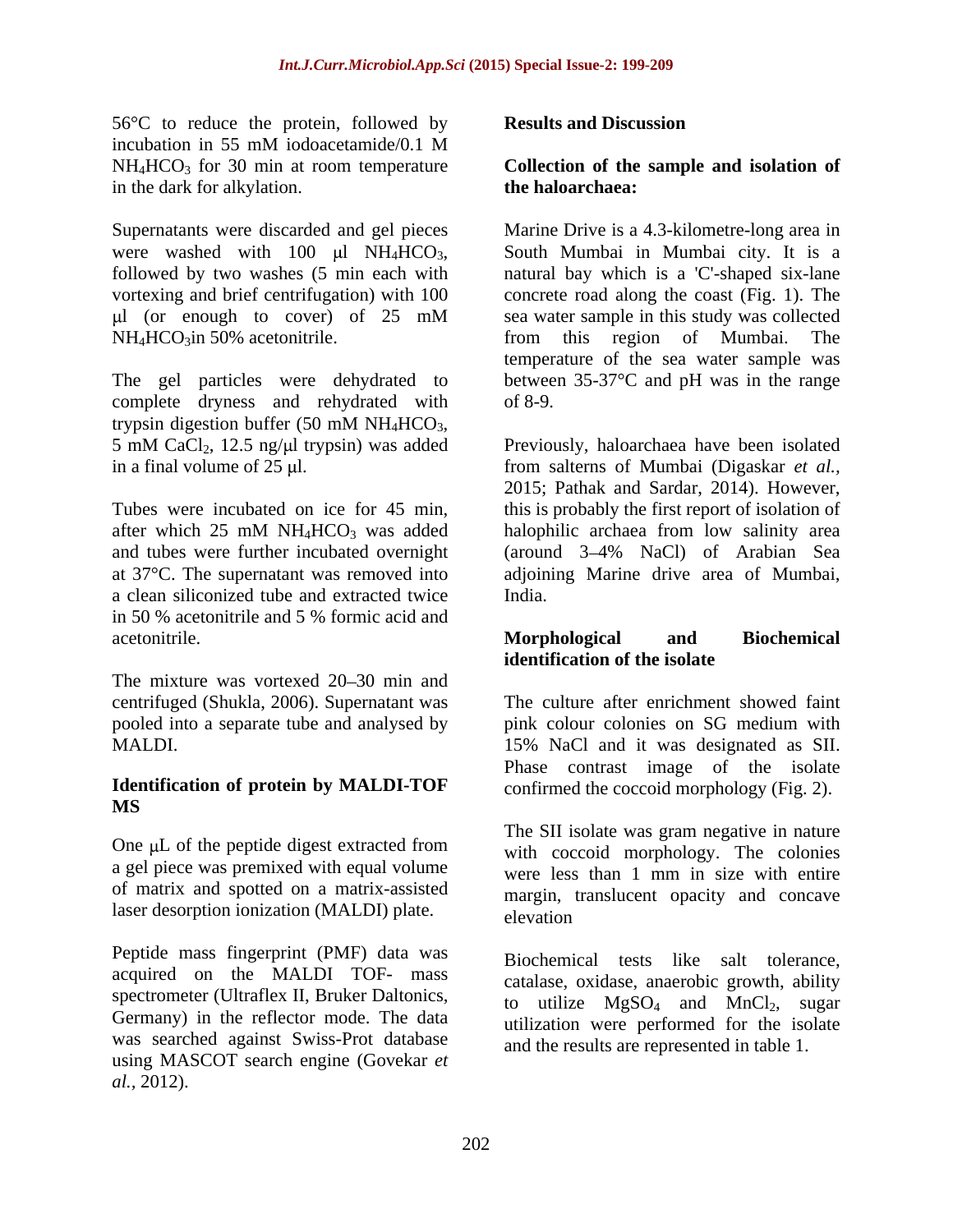The organism could tolerate a salt organism in the current study and other concentration of upto 25% with anaerobic growth in presence of DMSO, Arginine and KNO3 as electron acceptors. It was oxidase **Effect of temperature stress on** *Hfx.* positive and catalase negative. It could utilize  $MgSO_4$  in the range of 5–500 mM which proved that the presence of magnesium ion is must for the growth of the organism. Similarly, it grew in the presence of manganese ion in a concentration ranging from 10–200 mM. Higher concentration of  $MnCl<sub>2</sub>$  also inhibited the growth of the organism. It could utilize Glucose and Sucrose however it failed to utilize Lactose and Maltose sugars. Hydrolysis of Starch and Tween 80 was done but hydrolysis of Gelatin and Casein was not exhibited by the organism.

# **Identification of the isolate using 16S**

On the basis of 16S rRNA sequencing, characterization, the SII isolate was growth of the isolate to be  $40^{\circ}$ C. identified as *Haloferax mediterranei* RT18. It was deposited in NCBI Genbank with Accession number KP712891. It belongs to **due to tell**<br>family Halohastariasses which consists of *mediterranei* family *Halobacteriacece,* which consists of extremely halophilic organisms. This organism was isolated from evaporation ponds of sea water near Alicante, Spain, for the first time (Rodriguez-Valera *et al.,*

It has been found that this organism exhibits rapid growth than other members of excellent genome stability and metabolic efficiency even at high salt concentrations (Rodriguez-Valera *et al.,* 1983). Because of this outstanding ability of this organism, it has proved as a good model to study haloarchaeal metabolism and physiology studies for several years (Jäger *et al.*, 2002). The evolutionary relationship between the

organisms is given in figure 3.

# *mediterranei*

**rRNA** sequencing: temperatures 24°C, 37°C and 55°C was biochemical and morphological the optimum temperature required for The growth of the isolate at different temperatures in the range of 10°C, 25°C, 37°C, 40°C, 55°C, 70°C for 7 10 days was studied as in Fig.4. Growth in terms of absorbance was measured at 600 nm. When the organism is exposed to stress, the growth is retarded for few hours. This is evident due to the period of adaptation of the organism to stress. The organism demonstrated fast growth at 40°C. It was observed that when the organism was exposed to  $70^{\circ}$ C, there was no growth for the first four days, after which the growth increased. The initial growth response of the organism to the temperatures 24°C, 37°C and 55°C was good with eventual decrease, whereas the growth at  $10^{\circ}$ C was retarded. Fig 4 exhibits growth of the isolate to be 40°C.

### **Identification of stress proteins expressed due to temperature stress in** *Hfx mediterranei*

1980). *Halobacteriaceae* and demonstrates The proteins differentially expressed in the isolate in response to stress were studied using SDS-PAGE. These over expressed proteins may be attributed to the production of chaperonins or proteasomes. The protein bands expressed differentially in response to stress were excised from the gel and use for trypsin digestion.The extracted gel pieces were treated with reducing, alkylating agents, trypsin enzyme and prepared for MALDI-TOF MS analysis. The MALDI analysis revealed the protein that was expressed in the stress samples was beta subunit of Proteasome protein which is a component of Ubiquitin Proteasomal System (UPS).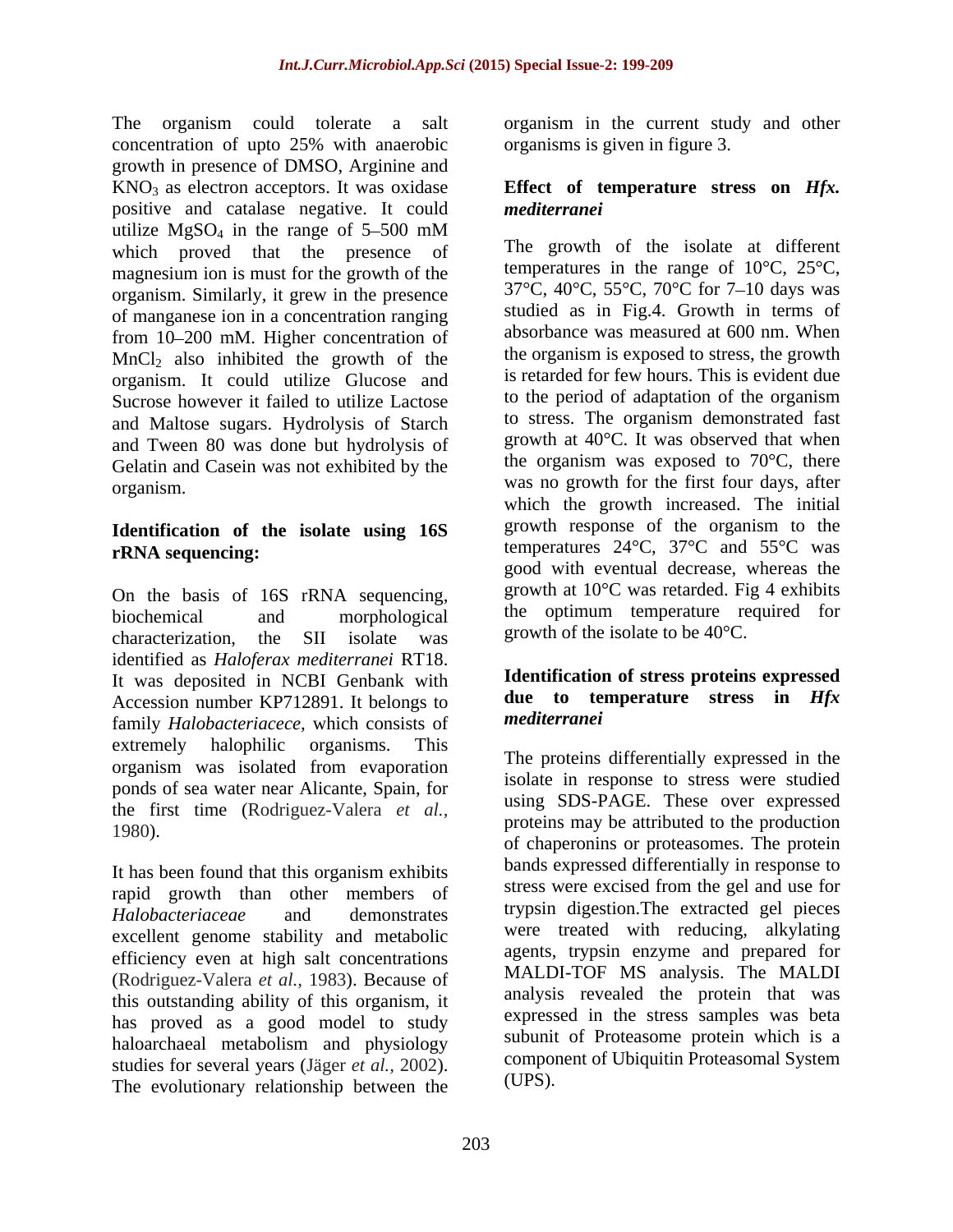| Sr. No.           | Morphological and Biochemical characteristics    | <b>Result</b>       |
|-------------------|--------------------------------------------------|---------------------|
|                   | <b>Colony characteristic</b>                     |                     |
|                   | Size (mm)                                        | >1                  |
|                   | Shape                                            | Circular            |
|                   | elevation                                        | Concave             |
|                   | margin                                           | Entire              |
|                   | consistency                                      | Translucent         |
|                   | Colony Pigmentation                              | Faint Pink          |
|                   | <b>Gram Nature</b>                               | Gram Negative cocci |
|                   | Motiliy                                          | Non motile          |
|                   | NaCl requirement for growth (%)                  | $10-25$             |
| 10.               | Optimum NaCl requirement                         | 25                  |
| 11.               | pH requirement for growth                        | $7-9$               |
| 12.               | Optimum pH                                       | 7.2                 |
| 13.               | Temperature requirement for growth (°C)          | $37-42$             |
| 14.               | Optimum Temperature                              | 40                  |
| 15.               | Lysis in Distilled Water                         |                     |
| 16.               | Oxidase test                                     |                     |
| 17.               | Catalase test                                    |                     |
|                   | <b>Hydrolysis of:</b>                            |                     |
| 18.               | Starch                                           |                     |
| 19.               | Casein                                           |                     |
| 20.               | Gelatin                                          |                     |
| 21.               | Tween 80                                         |                     |
|                   | Anaerobic growth in presence of:                 |                     |
| $\frac{22}{23}$   | $\frac{\text{Arginine}}{\text{KNO}_3}$           |                     |
|                   |                                                  |                     |
| 24.               | <b>DMSO</b>                                      |                     |
|                   | <b>IMViC</b> test:                               |                     |
| 25.               | <b>Indole Production</b>                         |                     |
| 26.               | <b>MR</b>                                        |                     |
| 27.               | <b>VP</b>                                        |                     |
| 28.               | Citrate Utilization                              |                     |
| 29.               | Urease Test                                      |                     |
| 30.               | $H_2S$ Production                                |                     |
| $\overline{31}$ . | Reduction of Nitrate to Nitrite                  |                     |
|                   | <b>Utilization of Sugars:</b>                    |                     |
| $\frac{32}{33}$   | Maltose                                          |                     |
|                   | Lactose                                          |                     |
| $\frac{34.}{35.}$ | Glucose                                          |                     |
|                   | Sucrose                                          |                     |
| $\frac{36.}{37.}$ | Requirement of MgSO <sub>4</sub> for growth (mM) | $5 - 500$           |
|                   | Requirement range of $MnCl2$ for growth (mM)     | 10-200              |
|                   | <b>Growth in Presence of:</b>                    |                     |
| $\frac{38.}{39.}$ | Chlormaphenicol                                  |                     |
|                   | Sodium Taurocholate                              |                     |

## **Table.1** Morphological and biochemical characters of the isolate SII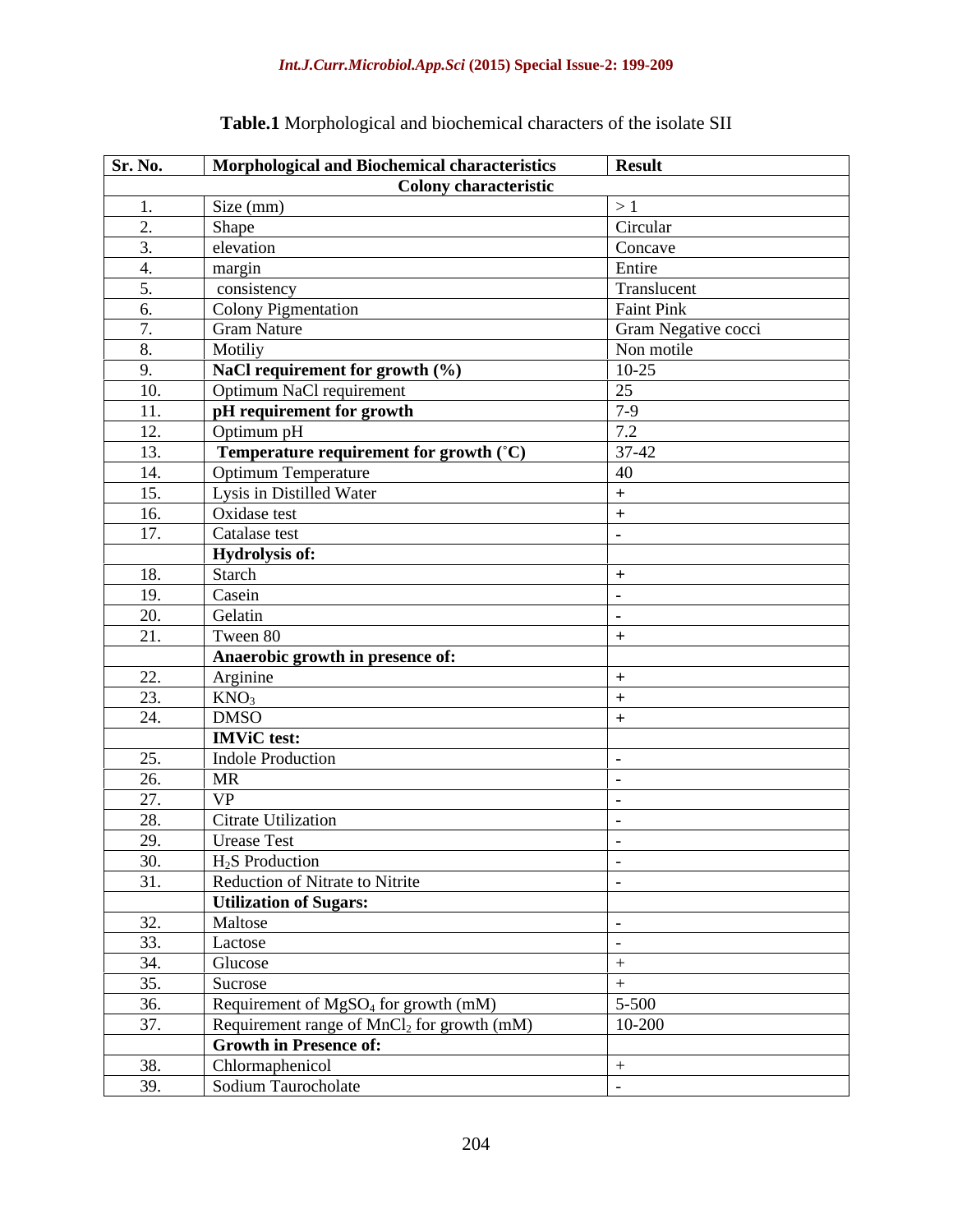Table.2 Description of the identified protein based on Peptide mass finger print (PMF) data acquired on the MALDI TOF-TOF Protein analyzer (Ultraflex II, Bruker Daltonics) in the reflector mode. The data was searched against SwissProt database using MASCOT search engine with a peptide mass tolerance of 100 ppm

| <b>Band</b><br><b>Intensity</b>                              |                  | <b>Putative</b>        | <b>Putative</b> | <b>Matched</b>                                                                           | Comments Gene |          |
|--------------------------------------------------------------|------------------|------------------------|-----------------|------------------------------------------------------------------------------------------|---------------|----------|
| <b>Description</b><br>coverage                               | Digest<br>Match  | molecular              | p1              | <b>Sequence</b>                                                                          |               |          |
|                                                              |                  | weight                 | Isoelectric     |                                                                                          |               |          |
|                                                              | Score/<br>Mascot |                        | point           |                                                                                          |               |          |
| 1 82 %<br>Band                                               | 44               | $22.91 \text{kDA}$ 8.7 |                 |                                                                                          |               | PsmB     |
|                                                              |                  |                        |                 | Proteasome<br>subunit beta 2 Threonine                                                   |               |          |
|                                                              |                  |                        |                 |                                                                                          |               |          |
|                                                              |                  |                        |                 |                                                                                          | ai a          |          |
|                                                              |                  |                        |                 | $\left  \begin{array}{c} OS = \text{Sulfolobu} \\ \text{s} \end{array} \right $ residues |               |          |
| expressed in<br>response to<br>temperature<br>stress of 70°C |                  |                        |                 | (strain ATCC                                                                             |               |          |
| Haloferax<br>mediterranei                                    |                  |                        |                 | 35092 / DSM                                                                              |               |          |
|                                                              |                  |                        |                 | 1617 /<br><b>JCM</b>                                                                     |               |          |
|                                                              |                  |                        |                 | 11322 / P2                                                                               |               |          |
|                                                              |                  |                        |                 |                                                                                          |               |          |
|                                                              |                  |                        |                 | GN=psm                                                                                   |               |          |
| Band                                                         |                  |                        |                 |                                                                                          | Three         |          |
| in 83.0 %                                                    | 45               | $22.9 \text{ kDA}$ 8.1 |                 | Proteasome                                                                               | Threonine     | $\log B$ |
| expressed<br>response<br>to                                  |                  |                        |                 | subunit beta                                                                             | residues      |          |
|                                                              |                  |                        |                 |                                                                                          | at            |          |
| temperature<br>stress of $70^{\circ}$ C                      |                  |                        |                 |                                                                                          | site 15-17    |          |
|                                                              |                  |                        |                 |                                                                                          |               |          |
|                                                              |                  |                        |                 |                                                                                          |               |          |
| Haloferax<br>mediterranei                                    |                  |                        |                 |                                                                                          |               |          |

with a peptide mass tolerance of  $100$  ppm

**Fig.1** Marine drive sea water: Site of sample collection

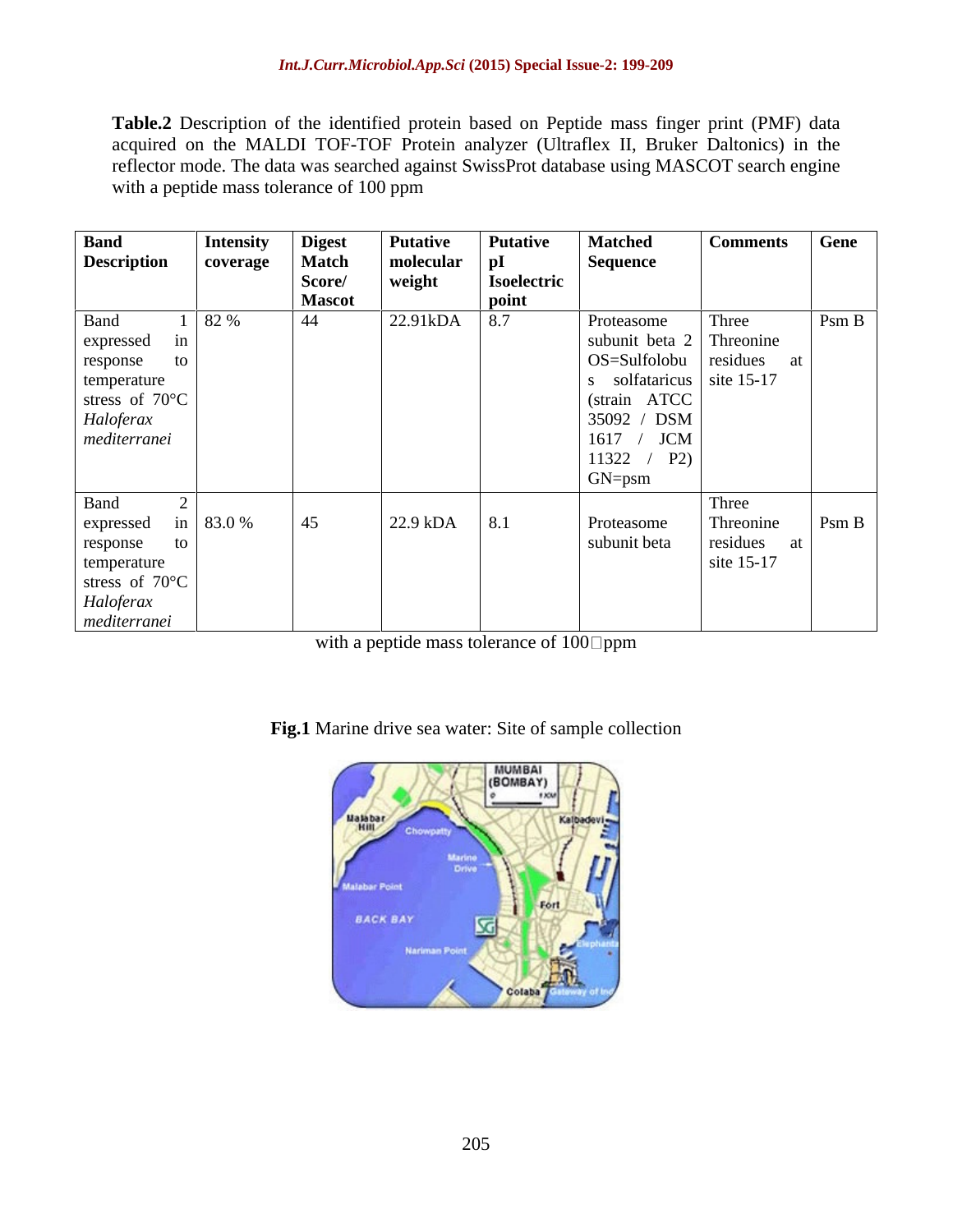**Fig.2**a) Haloarchaea SII isolated from the water sample on SG medium, b) Gram staining of the isolate SII (1000X) c) Phase contrast micrograph of the organism (400X)



**Fig.3** Effect of temperature stress on *Haloferax mediterranei* RT 18



**Fig.4** Graph of Atomic unit versus m/z generated by MALDI-TOF MS analysis of *Haloferax mediterranei* RT18 stress proteins expressed in response to temperature stress

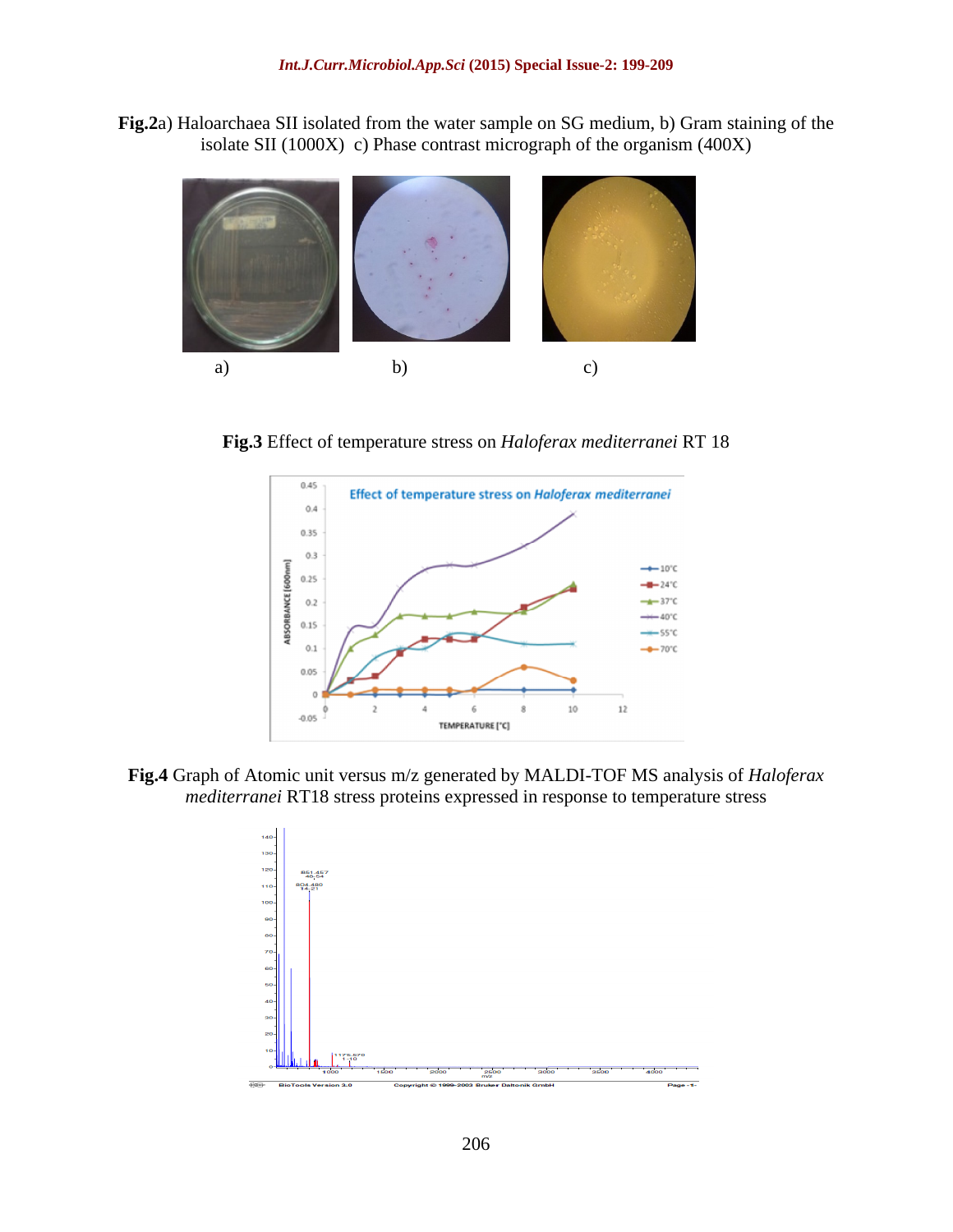The proteasomal protein is usually found in cytosol but may also be present in<br>microsonal and nuclear fractions (Brooks et micrsomal and nuclear fractions (Brooks *et*  production of beta proteasomal protein a *al.,* 2000; Wojcik and DeMartino, 1999). part of the UPS that works in conjunction The main component of this 20S proteasome is beta subunit along with alpha subunit. It forms the core of 20S proteasome assembly and upregulate the production of 20S which functions in the degradation of the proteasome along with chaperonin proteins, misfolded proteins (Table 2). [Fig. 5] shows heat shock proteins and many other stress a graph of atomic unit against the mass/charge ratio of the protein. The identified protein is a low molecular weight chaperonins and proteasomes in these protein (22.91kDa). organisms still remain largely unexplored.

Two bands which were differentially useful insights of the cellular mechanisms of expressed in stress sample were chosen for repair and survival of these halophiles under MALDI-TOF analysis. The molecular extreme stress. All the work done in this weight of the identified protein was field of stress physiology shows that these estimated to be 22.91 kDa and 22.9 kDa halophilic organisms, like others also respectively and isoelectric point (pI) was express stress proteins and have evolved found out to be 8.1 and 8.2. The gene various mechanisms to protect themselves identified was Psm B (Proteasome subunit from the stress conditions. beta) in both the bands. It is a part of the Universal Proteasome System that is **Acknowledgements** involved in proteolysis of damaged or unneeded proteins in response to stress and We would like to thank Indian Space interplays with chaperonin to ensure protein Research organization (ISRO)-UoP STC for quality and readjustment of composition of providing financial assistance. We thank proteome following stress. Shukla (2006) Principal, Modern College for providing studied expression of such chaperones (Dna facilities for carrying out the work. We J, GrpE, sGsp-1 etc) in *Halobacterium* sp. NRC-1 and found that this organism has Govekar from Advanced Centre for ability to adapt to extreme conditions due to expression of the chaperones in stress Cancer (ACTREC, Mumbai, India) for conditions. Chaperonin proteins have also helping us with the MALDI-TOF analysis. been expressed and isolated from *Haloferax* We would also like to thank Genome Bio for *volcanii* by Kapatai *et al.* (2006). Similarly the proteins of the proteasomal system have the culture. been demonstrated to be expressed in response to perchlorate stress in *Haloarcula argentiensis* (Chitnis and Thombre, 2014).<br>Protein degradation using proteasome is the Altschul, S. F., Madden, T. L., Schaffer, A. main component of cell's machinery that maintains protein homeostasis (Tsvetkov *et al.,* 2013). This protein often works in association with heat shock proteins. generation of protein database search

The effect of temperature stress on archaea was studied. In the current investigation, with chaperones was demonstrated. These organisms on subjection to multiple stresses proteins for protection against these factors. This archaeal model and the stress induced Studying the stress proteins can provide from the stress conditions.

### **Acknowledgements**

thank Shashidhar Dolas and Dr. Rukmini Govekar from Advanced Centre for Treatment, Research and Education in sequencing and the sequencial sequencies of  $\mathcal{L}$  and  $\mathcal{L}$  and  $\mathcal{L}$  are sequencies of  $\mathcal{L}$ the culture.

## **References**

Altschul, S. F., Madden, T. L., Schaffer, A. A., Zhang, J., Zhang, Z., Miller, W. and Lipman, O. J. 1997. Gapped BLAST and PSI-BLAST: a new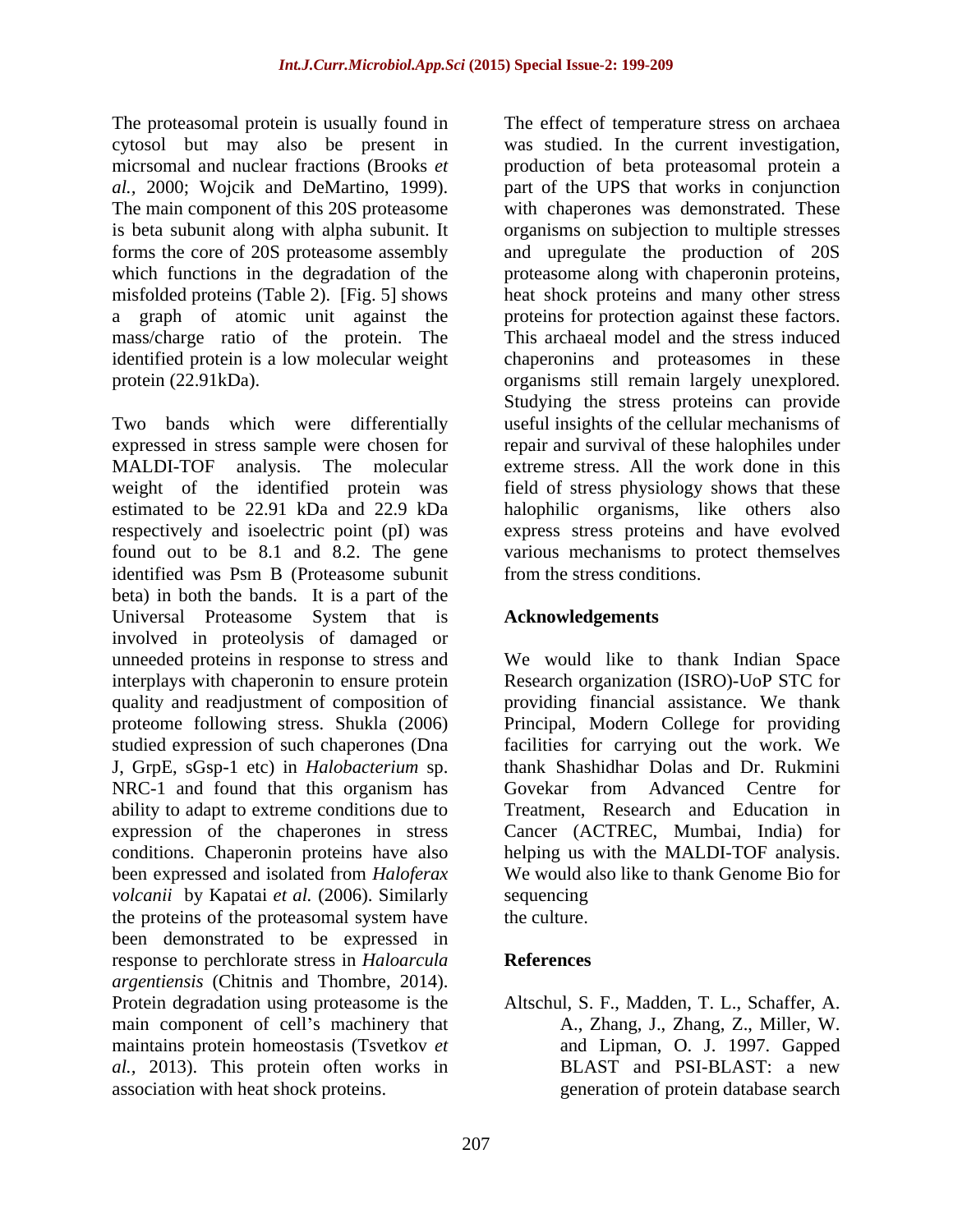programs. *Nucleic Acids Res*, 25:

- Asker, D. and Ohta, Y. 1999. Production of canthaxanthin by extremely Cell cycle. 2 (6): 585-589.
- Brooks, P., Fuertes, G., Murray, R. Z., Bose, localization of proteasomes and their
- Chitnis, A. and Thombre, R. 2014. Study of
- biotechnological potential.*Int J*
- 
- Enachea, M., Itoh, T., Kamekura, M., *Acad., Series B,* 1-2, 11-16.
- 
- Hartmann, R., Sickinger, H. D., and Oesterhelt, D. 1980. Anaerobic growth of halobacteria, *Proc. Nati.*
- Imai, J., Yashiroda, H., Maruya, M., Yahara,

3389-3402. machinery responsible for folding and Molecular Chaperones: Cellular and destruction of unfolded proteins. *Cell cycle.* 2 (6): 585-589.

- halophilic bacteria. *J Biosci* Jäger, A., Samorski, R., Pfeifer, F., Klug, G. *Bioengin*. 88, 617-621. 2002. Individual *gvp* transcript S., Knecht, E., Rechsteiner, M. C., exhibit varying half-lives, which are Hendil, K. B., Tanaka, K., Dyson, J., differentially affected by salt Rivett, J. 2000. Subcellular concentration and growth phase. segments in *Haloferax mediterranei* differentially affected by salt *Nucleic Acids Res.*30: 5436 5443.
- regulatory complexes in mammalian Kapatai, G., Large, A., Benesch, J. L. P., cells. *Biochem J.* 346:155-161. stress proteins induced by and Lund, P. A. 2006. All three perchlorate and temperature stress in chaperonin genes in the archaeon extremely halophilic archaea. Journal Haloferax volcanii are individually *of Protein and Proteomics.* 5 (3) ISSN 0975-8151. (6):1583-1597. Robinson, C. V., Carrascosa, J. L., Valpuesta, J. M., Gowrinathan, P., dispensable. *Mol. Microbio.* (6):1583-1597.
- Digaskar, V., Thombre, R., and Oke, R. Kumar, S., Tamura, K., and Nei, M. 2004. 2015. Screening of extremely MEGA 3: integrated software for halophilic archaea for its molecular evolutionary genetics *Pharm Bio Sci*. 6(1): (B) 811-819. molecular evolutionary genetics analysis and sequence alignment. *Brief Bioinfo.* 5: 150 - 163.
- Dussault, H. P. 1955. An improved Laemmli, U. K. 1970. Cleavage of structural technique for staining red Halophilic proteins during the assembly of the bacteria. J*. Bacteriol.* 70: 484-485. head of bacteriophage T4. *Nature.* 227: 680-685.
	- Popescuaand, G., Dumitrua, L. 2006. Macario, A. J. L., Lange, M., Ahring, B. Halophilic Archaea of *Haloferax* K., and Macario, E. C. D. 1999. genus isolated from anthropocentric Stress Genes and Proteins in the telega (palada) salt lake. *Proc. Rom.* Archaea. *Microbiol Mol Biol Rev.* Stress Genes and Proteins in the 63(4): 923-967.
- Govekar, R., Kawle, K., Thomas, R., Nath, A. I. V and Bharathi, L. P. A. 2011. Advani, S., Sheena, P. V., and Diversity in transcripts and Zingde, S. 2012. Eryptotic translational pattern of stress proteins Phenotype in Chronic Myeloid in marine extremophiles. Leukemia: Contribution of *Extremophiles.* 15 (2): 129-153. Diversity in transcripts and in marine extremophiles.
	- Neutrophilic Cathepsin G, *Anemia.* Oren, A., and Trüper, H. G. 1990. Anaerobic Volume 2012. Article ID 659303. The summary series are provided as a growth of halophilic archaeobacteria growth of halophilic archaeobacteria by reduction of dimethylsulfoxide and trimethylamine N-oxide. *FEMS Microbiol. Lett.* 7033-36.
	- *Acad. Sci.* USA. 77 (6): 3821-3825. Oren, A., Ventosa, A., and Grant, W. D. I., and Tanaka, K. 2003. Proteasome 1997. Proposed minimal standards for description of new taxa in the